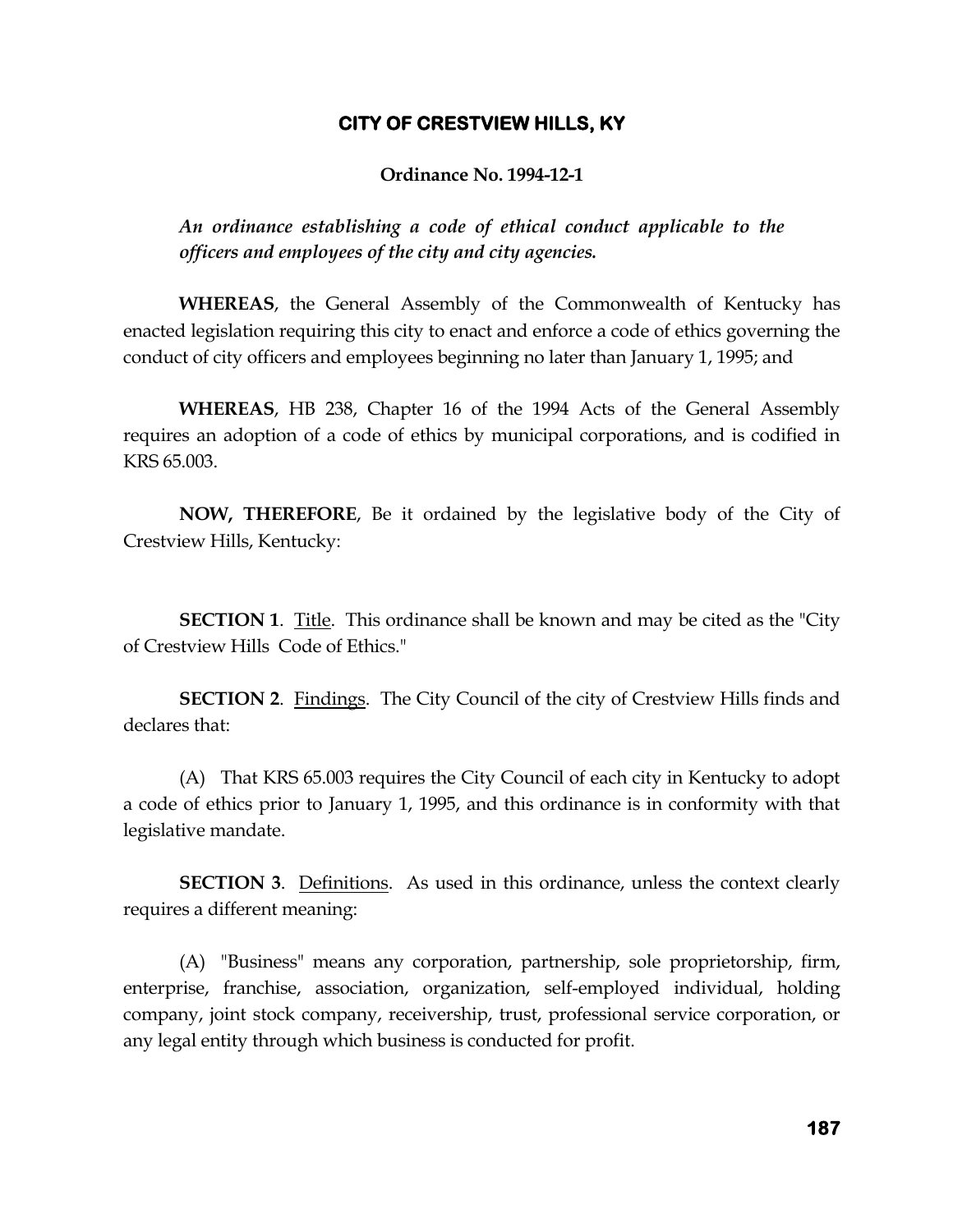(B) "Board of Ethics" means the city of Crestview Hills Board of Ethics which is created and vested by this ordinance with the responsibility of enforcing the requirements of the city's code of ethics.

(C) "Candidate" means any individual who seeks nomination or election to a city office. An individual is a candidate when the individual files a notification and declaration for nomination for office with the county clerk or secretary of state, or is nominated for office by a political party, or files a declaration of intent to be a write-in candidate with the county clerk or secretary of state.

(D) "City" refers to the city of Crestview Hills, Kentucky.

(E) "City agency" means any board, commission, authority, nonstock corporation, or other entity created, either individually or jointly, by this city.

(F) "Employee" means any paid person, whether full-time or part-time,, who is employed by the city. The term "employee" shall not include any contractor or subcontractor or any of their employees.

(G) "Family member" means a spouse, or child.

(H) "Immediate family member" means a spouse, an unemancipated child residing in the officer's or employee's household.

(I) "Officer" means any person, whether full-time or part-time, and whether paid or unpaid, who is one of the following:

(1) The mayor.

- (2) A legislative body member.
- (3) The city clerk.
- (4) The city administrator.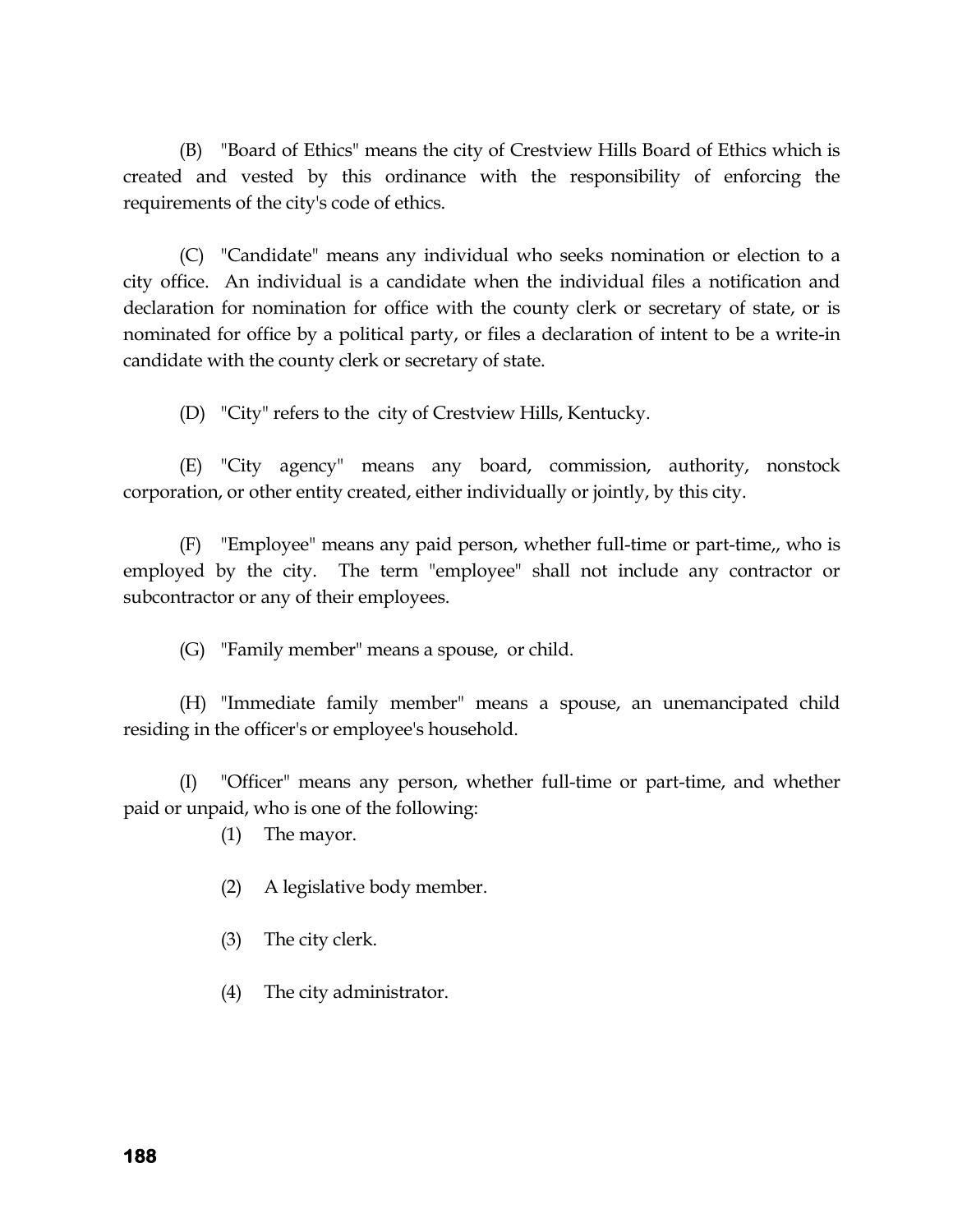(5) A member of the governing body of any city agency who has been appointed to the governing body of an agency by the city.

(6) City Treasurer

# **STANDARDS OF CONDUCT**

**SECTION 4.** Conflicts of Interest in General. Every officer and employee of the city and every city agency shall comply with the following standards of conduct:

(A) No officer or employee, or any immediate family member of any officer or employee, shall have an interest in a business or engage in any business, transaction, or activity, which is in substantial conflict with the proper discharge of the officer's or employee's public duties.

(B) No officer or employee shall intentionally use or attempt to use his or her official position with the city to secure unwarranted privileges or advantages for himself or herself or others.

(C) No officer or employee shall intentionally take or refrain from taking any discretionary action, or agree to take or refrain from taking any discretionary action, or induce or attempt to induce any other officer or employee to take or refrain from taking any discretionary action, on any matter before the city in order to obtain a financial benefit for any of the following:

- (1) The officer or employee.
- (2) A family member.
- (3) An outside employer.

(4) Any business in which the officer or employee, or any family member has a substantial financial interest.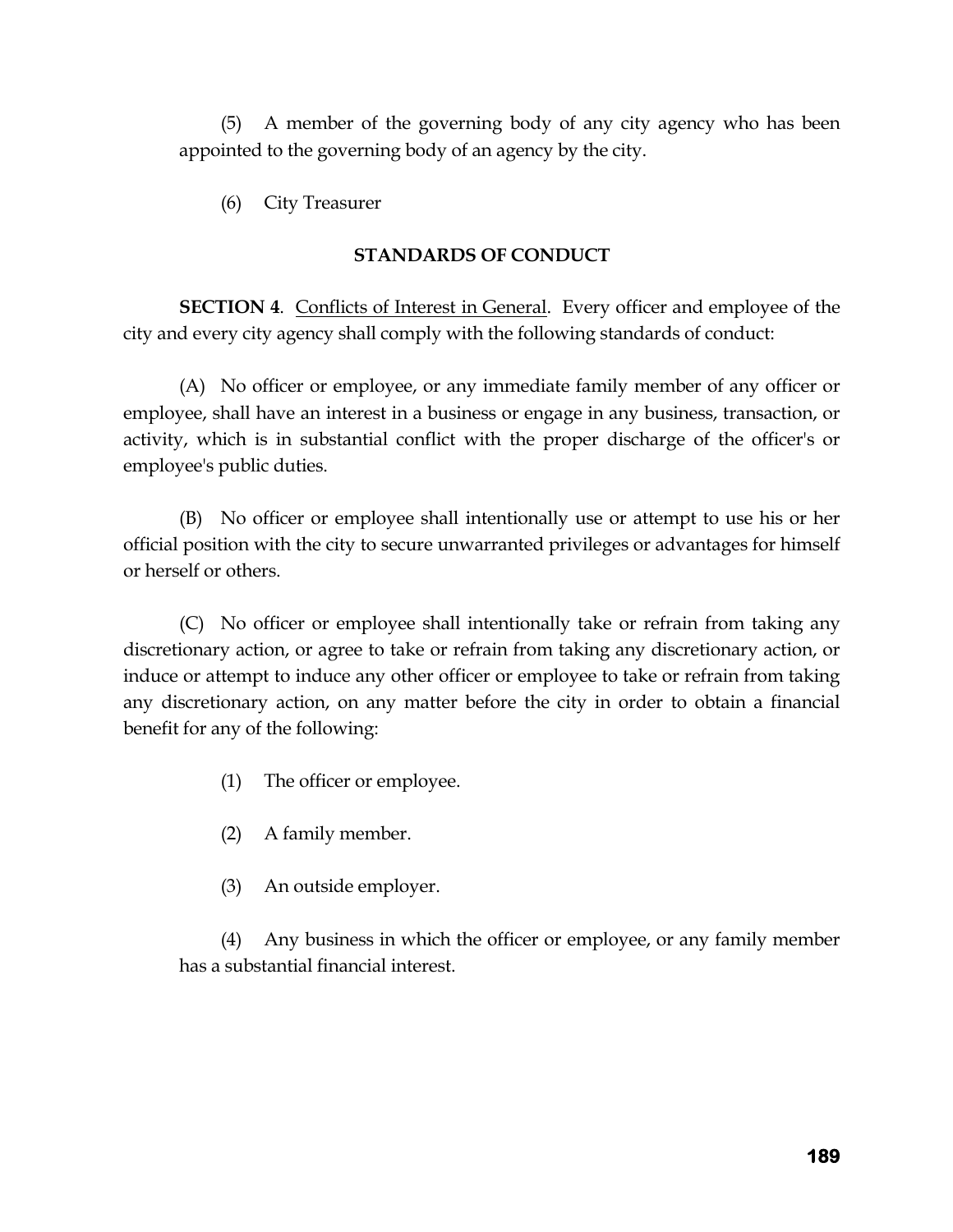(5) Any business with which the officer or employee or any family member is negotiating or seeking prospective employment or other business or professional relationship.

(D) No officer or employee shall be deemed in violation of any provision in this section if, by reason of the officer's or employee's participation, vote, decision, action or inaction, no financial benefit accrues to the officer or employee, a family member, an outside employer, or a business as defined in subsection  $(C)(4)$  and  $(C)(5)$  of this section, as a member of any business, occupation, profession, or other group, to any greater extent than any gain could reasonably be expected to accrue to any other member of the business, occupation, profession, or other group.

# **SECTION 5**. Receipt of Gifts.

(A) No officer or employee of the city or any city agency shall directly, or indirectly through any other person or business, solicit any gift whether in the form of money, service, loan, travel, entertainment, hospitality, thing or promise, or any other form, under circumstances in which it could reasonably be inferred that the solicitation was intended to influence, or could reasonably be expected to influence the officer or employee in the performance of his or her public duties.

(B) No officer or employee of the city or any city agency shall directly, or indirectly through any other person or business, accept any gift having a fair market value of more than Two Hundred Fifty Dollars (\$250.00), whether in the form of money, service, loan, travel, entertainment, hospitality, thing or promise, or any other form, under circumstances in which it could reasonably be inferred that the gift was intended to influence, or could reasonably be expected to influence the officer or employee in the performance of his or her public duties.

#### **SECTION 6.** Use of City Property, Equipment, and Personnel.

(A) No officer or employee of the city shall use or permit the use of any city time, funds, personnel, equipment, or other personal or real property for the private use of any person, unless:

(1) The use is specifically authorized by a stated city policy.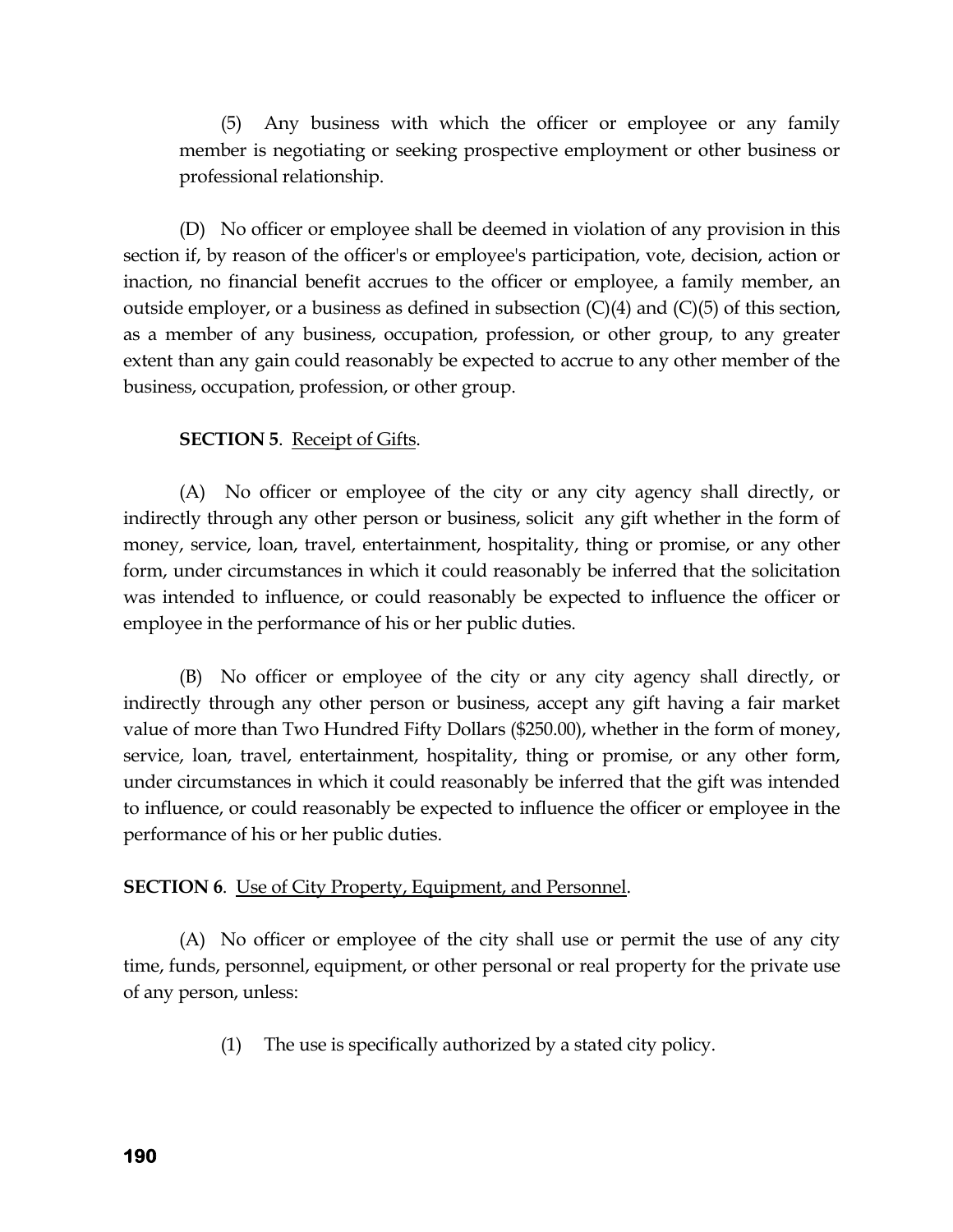#### **SECTION 7**. Representation of Interests Before City Government.

(A) No officer or employee of the city or any city agency shall represent any person or business, other than the city, in connection with any cause, proceeding, application or other matter pending before the city or any city agency.

(B) Nothing in this section shall prohibit an employee from representing another employee or employees where the representation is within the context of official labor union or similar representational responsibilities.

(C) Nothing in this section shall prohibit any officer or employee from representing himself or herself in matters concerning his or her own interests.

(D) No elected officer shall be prohibited by this section from making any inquiry for information on behalf of a constituent, if no compensation, reward or other thing of value is promised to, given to, or accepted by the officer, whether directly or indirectly, in return for the inquiry.

# **SECTION 8**. Misuse of Confidential Information.

(A) No officer or employee of the city or any city agency shall intentionally use or disclose information acquired in the course or his or her official duties, if the primary purpose of the use or disclosure is to further his or her personal financial interest or that of another person or business. Information shall be deemed confidential, if it is not subject to disclosure pursuant to the Kentucky Open Records Act, KRS 61.872 to 61.884, at the time of its use or disclosure.

(B) No elected official shall accept or be eligible to accept an appointed administrative position or job with the city until the expiration of two years from his/her last date of service as an elected official.

#### **FINANCIAL DISCLOSURE**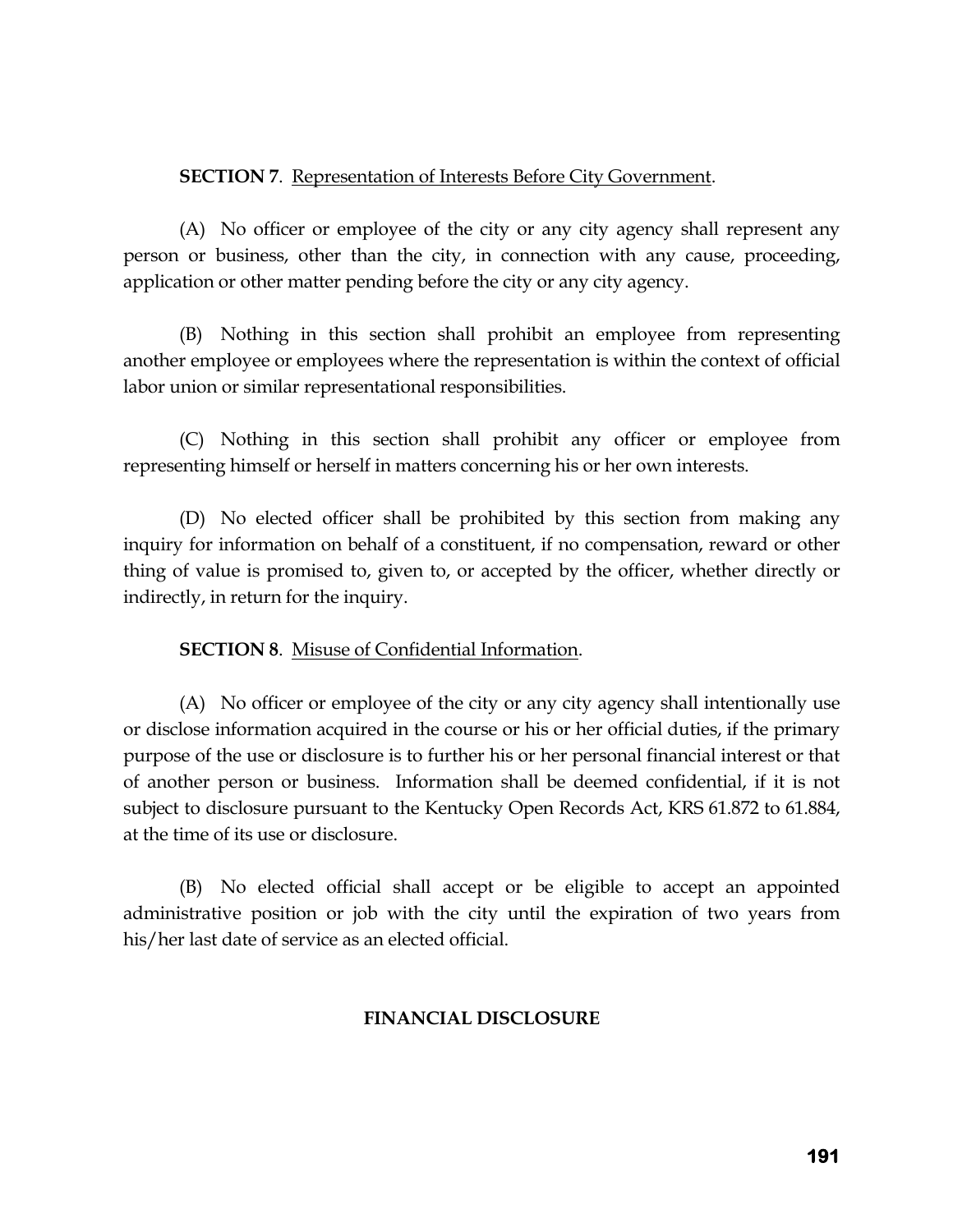**SECTION 9.** Who Must File. The following classes of officers the city shall file an annual statement of financial interests with the Board of Ethics:

(A) Elected city officials.

(B) Candidates for elected city office.

# **SECTION 10.** When to File Statements; Amended Statements.

(A) The initial statement of financial interests required by this section shall be filed with the Board of Ethics, or the administrative official designated as the custodian of its records by the Board of Ethics, no later than 4:00 p.m. April 15, 1995. All subsequent statements of financial interest shall be filed no later than 4:00 p.m. on April 15 each year, provided that:

(1) An officer or employee newly-appointed to fill an office or position of employment with the city or a city agency shall file his or her initial statement no later than sixty (60) days after the date of the appointment.

(2) A candidate for city office shall file his or her initial statement no later than thirty (30) days after the date on which the person becomes a candidate for elected city office.

(B) The Board of Ethics may grant a reasonable extension of time for filing a statement of financial interests for good cause shown.

(C) In the event there is a material change in any information contained in a financial statement that has been filed with the Board, the officer or employee shall, no later than thirty (30) days after becoming aware of the material change, file an amended statement with the Board.

**SECTION 11**. Form of the Statement of Financial Interests. The statement of financial interests shall be filed on a form prescribed by the Board of Ethics, or the administrative official designated by the Board of Ethics. The Board, or the designated administrative official, shall deliver a copy of the form to each officer and employee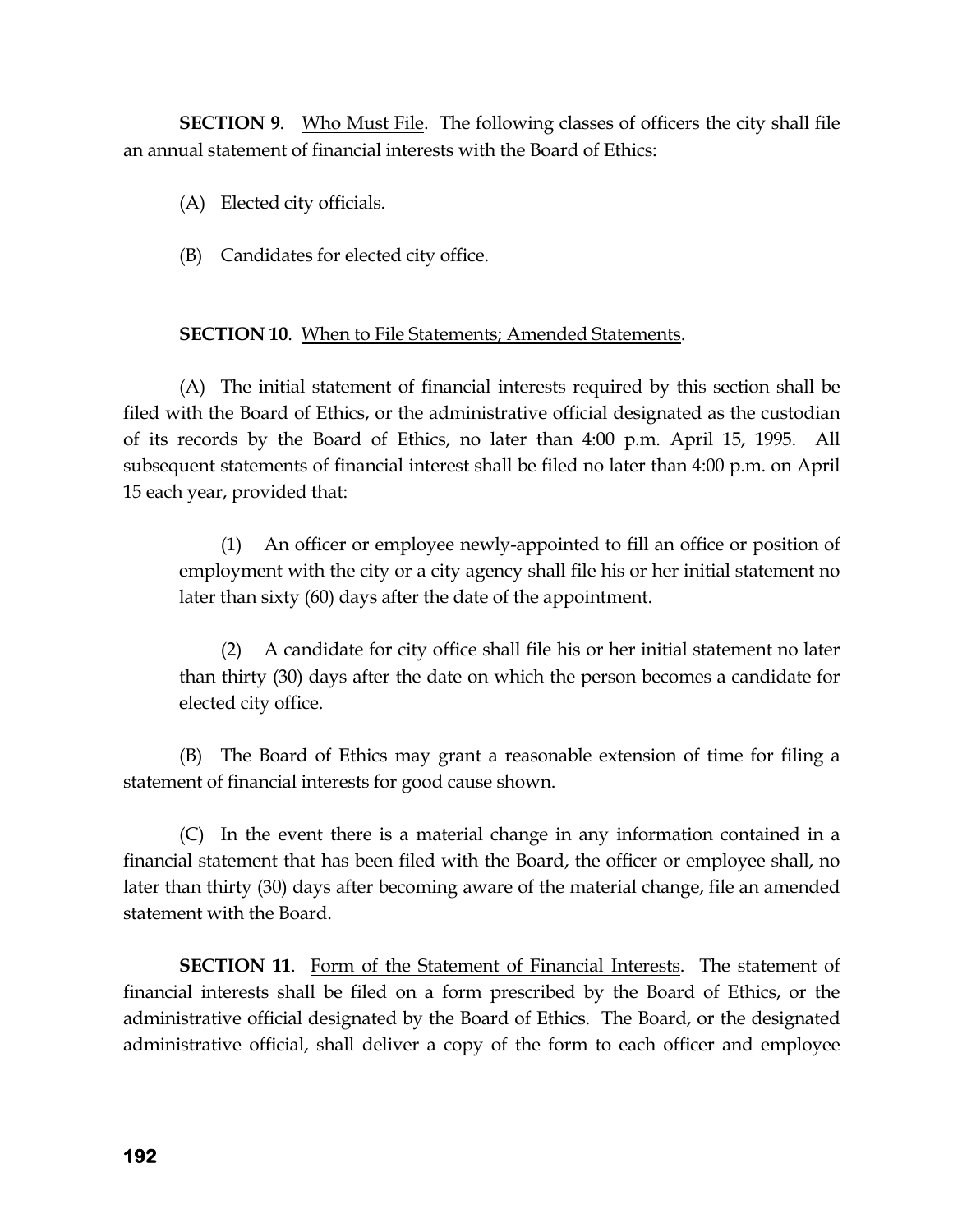required to file the statement, by first class mail or hand delivery, no later than January 30th of each year. The failure of the Board, or the designated administrative official, to deliver a copy of the form to any officer or employee shall not relieve the officer or employee of the obligation to file the statement.

### **SECTION 12.** Control and Maintenance of the Statements of Financial Interests.

(A) The Board of Ethics shall be the "official custodian" of the statements of financial interests and shall have control over the maintenance of the statements of financial interests. The statements of financial interests shall be maintained by the Board of Ethics, or the administrative official designated by the Board of Ethics as the "custodian," as public documents, available for public inspection immediately upon filing.

(B) A statement of financial interests shall be retained by the Board, or the designated administrative official, for a period of five (5) years after filing, provided that:

(1) Upon the expiration of three (3) years after a person ceases to be an officer or employee of the city or a city agency, the Board shall cause to be destroyed any statements of financial interests or copies of those statements filed by the person.

(2) Upon the expiration of three (3) years after any election at which a candidate for elected city office was not elected or nominated, the Board shall cause to be destroyed any statements of financial interests or copies of those statements filed by the person.

#### **SECTION 13**. Contents of the Financial Interests Statement.

(A) The statement of financial interests shall include the following information for the preceding calendar year:

- (1) The name and home address of the filer.
- (2) The title of the filer's office, or office sought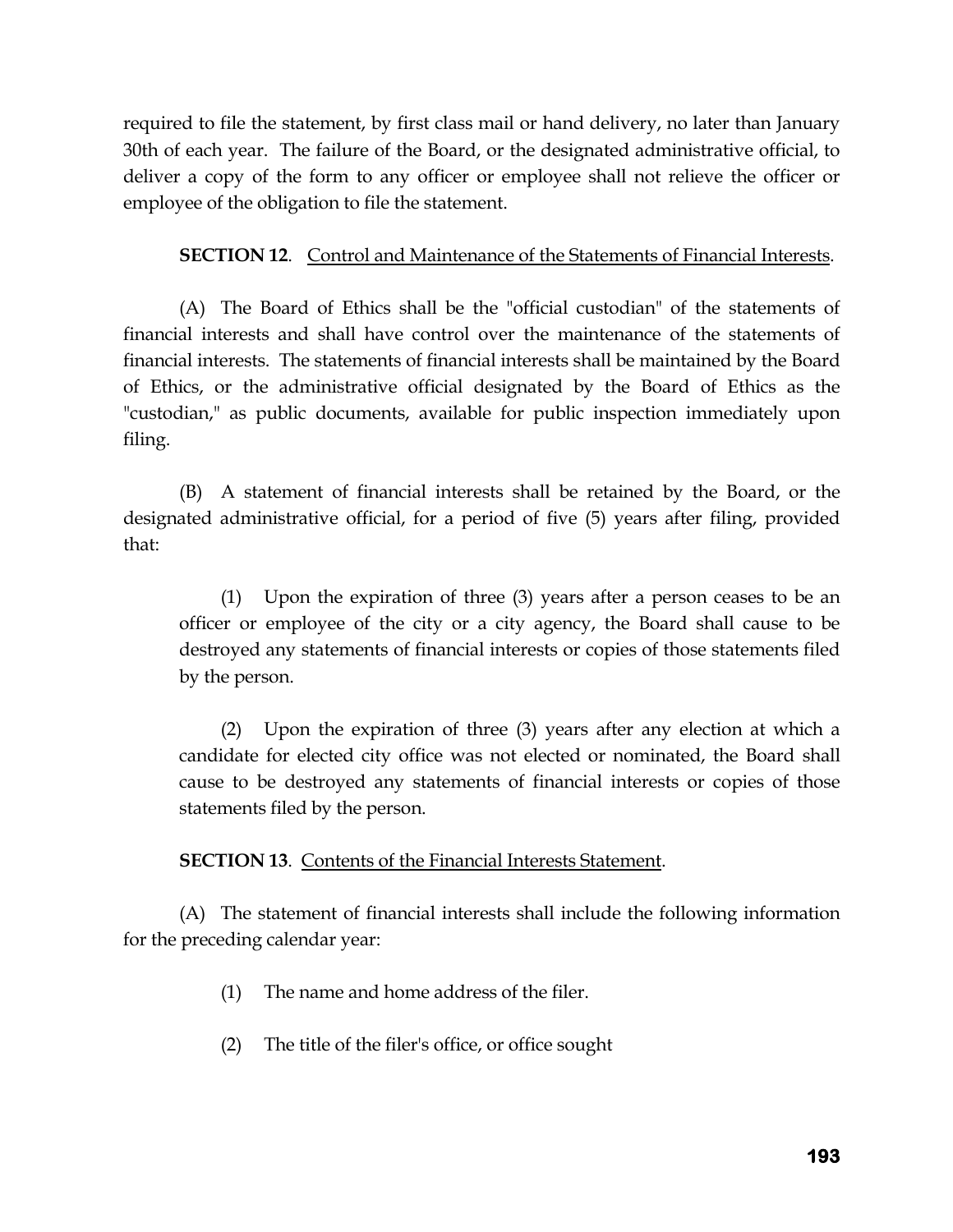(3) The occupation of the filer.

(4) Information that identifies each source of income of the exceeding ten thousand dollars (\$10,000) during the preceding calendar year, and the nature of the income (e.g., salary, commission, dividends, retirement fund distribution, etc.).

(5) The name and address of any business that has engaged in any business transactions with the city during the past three (3) years, or which is anticipated to engage in any business transactions with the city, in which the filer or any member of the filer's immediate family had at any time during the preceding calendar year an interest of ten thousand dollars (\$10,000) at fair market value or five percent (5%) ownership interest or more.

(6) A designation as commercial, residential, or rural, and the location of all real property within the city, other than the filer's primary residence, in which the filer or spouse had during the preceding calendar year an interest of ten thousand dollars (\$10,000) or more.

(B) Nothing in this section shall be construed to require any officer or employee to disclose any specific dollar amounts nor the names of individual clients or customers of businesses listed as sources of income.

**SECTION 14.** Noncompliance With Filing Requirement.

(A) The Board of Ethics, or the designated administrative official, shall notify by certified mail each person required to file a statement of financial interests who fails to file the statement by the due date, files an incomplete statement, or files a statement in a form other than that prescribed by the Board. The notice shall specify the type of failure or delinquency, shall establish a date by which the failure or delinquency shall be remedied, and shall advise the person of the penalties for a violation.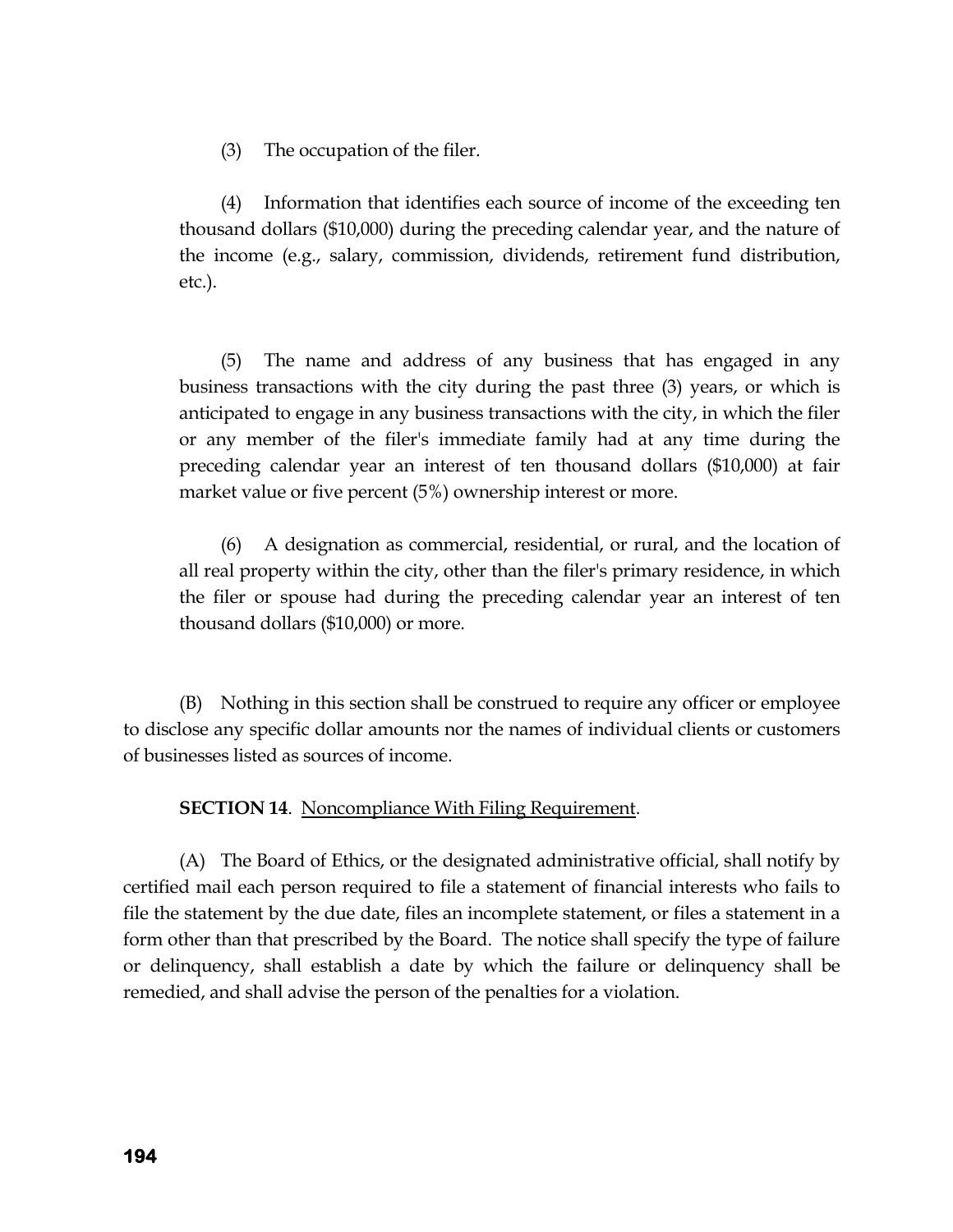(B) Any person who fails or refuses to file the statement or who fails or refuses to remedy a deficiency in the filing identified in the notice under subsection (A) within the time period established in the notice shall be guilty of a civil offense and shall be subject to a civil fine imposed by the Board in an amount not to exceed five dollars (\$5) per day, up to a maximum total civil fine of fifty dollars (\$50). Any civil fine imposed by the Board under this section may be recovered by the city in a civil action in the nature of debt if the offender fails or refuses to pay the penalty within a prescribed period of time.

#### **NEPOTISM**

#### **SECTION 15**. Nepotism Prohibited.

(A) No officer or employee of the city or a city agency shall advocate, recommend or cause the:

- (1) employment;
- (2) appointment;
- (3) promotion;
- (4) transfer; or
- (5) advancement

of a family member to an office or position of employment with the city or a city agency.

(B) No officer or employee of the city shall directly supervise or manage the work of a family member.

(C) No officer or employee shall participate in any action relating to the employment or discipline of a family member, except that this prohibition shall not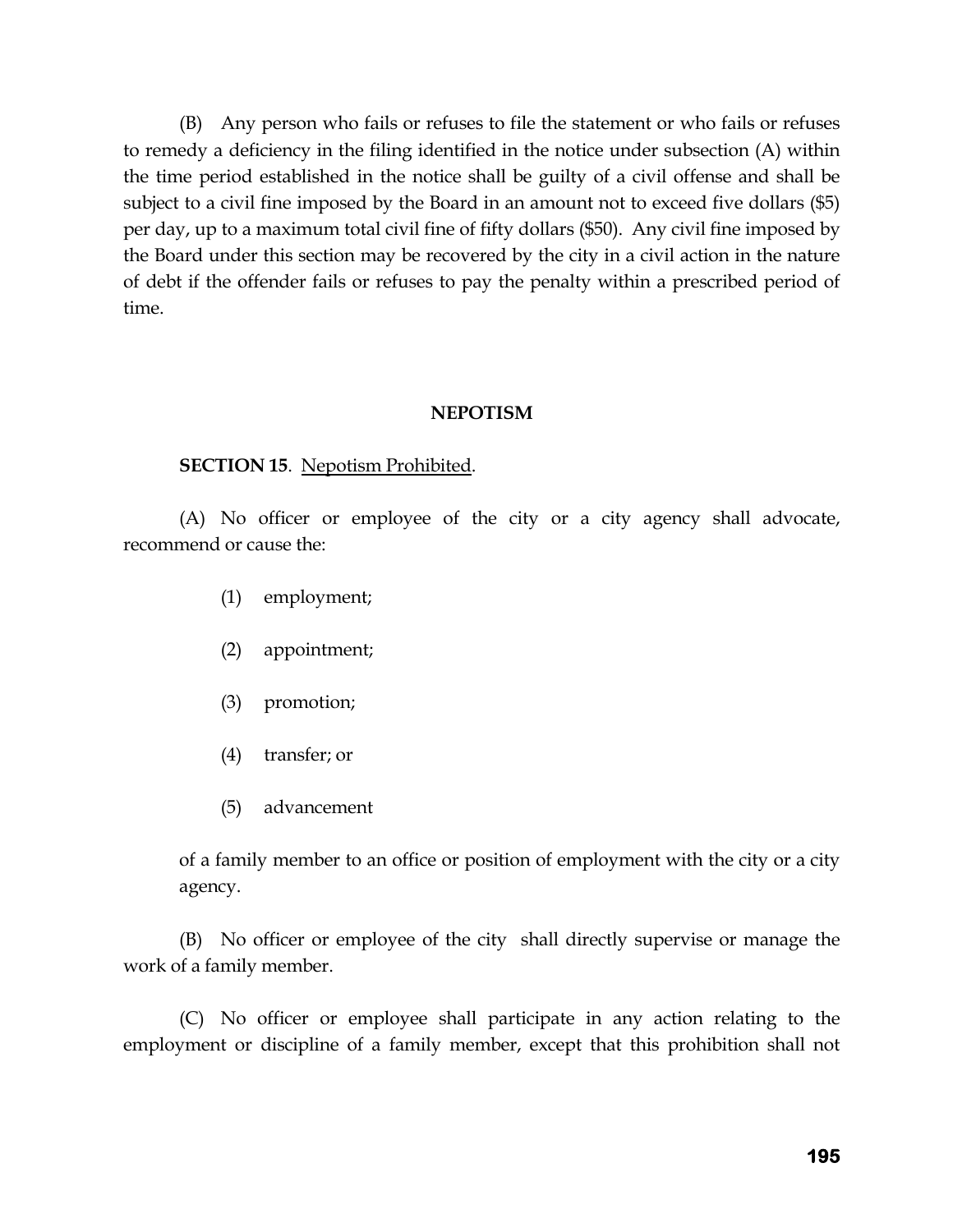prevent an elected or appointed official from voting on or participating in the development of a budget which includes compensation for a family member, provided that the family member is included only as a member of a class of persons or a group, and the family member benefits to no greater extent than any other similarly situated member of the class or group.

(D) The prohibitions in this section shall not apply to any relationship or situation that would violate the prohibition, but which existed prior to January 1, 1995.

#### **ENFORCEMENT**

**SECTION 16**. Board of Ethics Created.

(A) There is hereby created a Board of Ethics which shall have the authorities, duties, and responsibilities as set forth in this ordinance to enforce the provisions of this ordinance.

(B) The Board of Ethics shall consist of three (3) members who shall be appointed by the executive authority of the city, subject to the approval of the legislative body. The initial members of the Board of Ethics shall be appointed within sixty (60) days of the effective date of this ordinance. No member of the Board of Ethics shall hold any elected or appointed office, whether paid or unpaid, or any position of employment with the city or any city agency. The members shall serve for a term of three (3) years; except that with respect to the members initially appointed, one (1) member shall be appointed for a term of one (1) year, one (1) members shall be appointed for a term of two (2) years, and one (1) member shall be appointed for a term of three (3) years. Thereafter, all appointments shall be for a term of three (3) years. Each member of the Board of Ethics shall have been a resident of the city for at least one (1) year prior to the date of the appointment and shall reside in the city throughout the term in office. The members of the Board of Ethics shall be chosen by virtue of their known and consistent reputation for integrity and their knowledge of local government affairs. The members may be re-appointed for any number of consecutive terms.

(C) A member of the Board of Ethics may be removed by the executive authority, subject to the approval of the legislative body for misconduct, inability, willful neglect of duties, or no reason. Before any member of the Board of Ethics is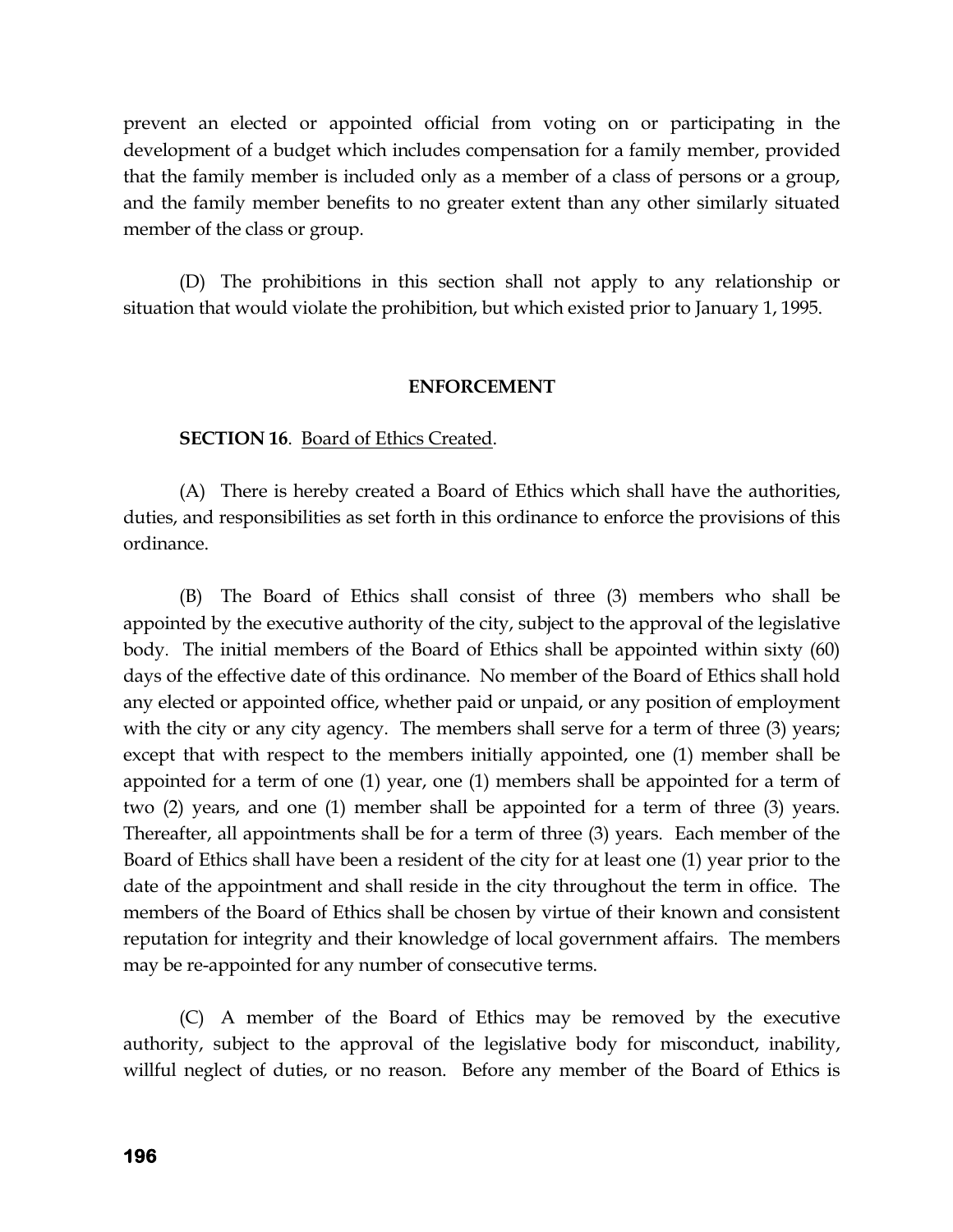removed from office under this section, the member shall be afforded the opportunity for a hearing before the executive authority and the legislative body..

(D) Vacancies on the Board of Ethics shall be filled within sixty (60) days by the executive authority, subject to the approval of the legislative body. If a vacancy is not filled by the executive authority within sixty (60) days, the remaining members of the Board of Ethics shall fill the vacancy. All vacancies shall be filled for the remainder of the unexpired term.

(E) Members of the Board of Ethics shall be compensated at the rate of one hundred (\$100) annually, and at the rate of twenty-five (\$25) per meeting after four (4) meetings in any fiscal year. Members shall be reimbursed for all necessary and reasonable expenses incurred in the performance of their duties subject to approval by the legislative body first obtained.

(F) The Board of Ethics shall, upon the initial appointment of its members, and annually thereafter as the first order of business in the first meeting of each calendar year, elect a chairperson from among the membership. The chairperson shall be the presiding officer and a full voting member of the Board. The vice-chairperson shall preside in the absence of the chairperson.

(G) Meetings of the Board of Ethics shall be held, as necessary, upon the call of the chairperson or at the written request of a majority of the members.

(H) The presence of two (2) or more members shall constitute a quorum and the affirmative vote of two (2) or more members shall be necessary for any official action to be taken. Any member of the Board of Ethics who has a conflict of interest with respect to any matter to be considered by the Board shall disclose the nature of the conflict, shall disqualify himself or herself from voting on the matter, and shall not be counted for purposes of establishing a quorum.

(I) Minutes shall be kept for all proceedings of the Board of Ethics and the vote of each member on any issue decided by the Board shall be recorded in the minutes.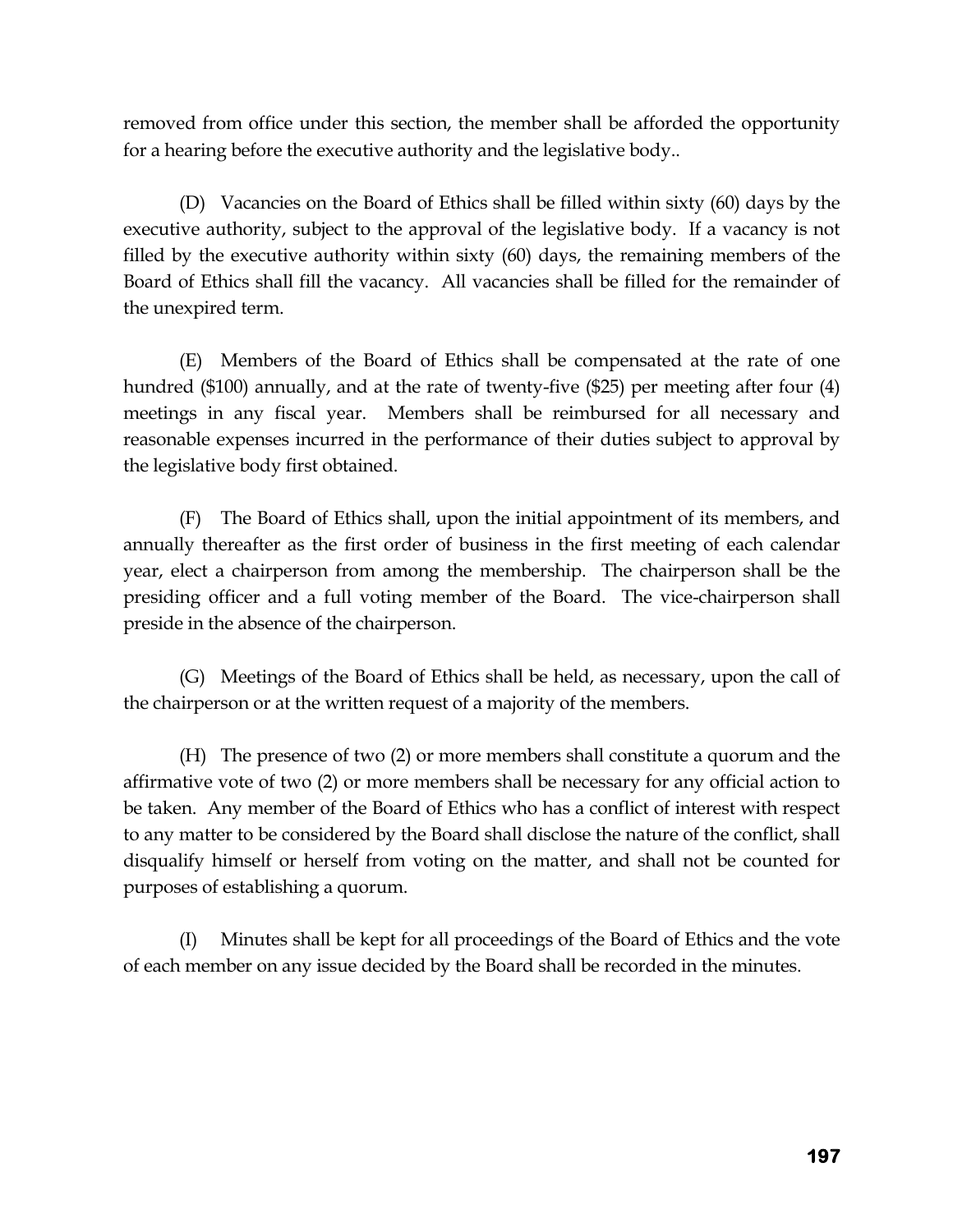**SECTION 17.** Facilities and Staff. Within the limits of the funds appropriated by the legislative body in the annual budget, the city shall provide the Board of Ethics, either directly or by contract or agreement, with the facilities, materials, supplies, and staff needed for the conduct of its business.

**SECTION 18**. Power and Duties of the Board of Ethics. The Board of Ethics shall have the following powers and duties:

(A) To initiate on its own motion, receive and investigate complaints, hold hearings, and make findings of fact and determinations with regard to alleged violations of the provisions of this ordinance.

(B) To issue orders in connection with its investigations and hearings requiring persons to submit in writing and under oath reports and answers to questions that are relevant to the proceedings and to order testimony to be taken by deposition before any individual designated by the Board who has the power to administer oaths.

(C) To administer oaths and to issue orders requiring the attendance and testimony of witnesses and the production of documentary evidence relating to an investigation or hearing being conducted by the Board.

(D) To refer any information concerning violations of this ordinance to the executive authority of the city or to the city legislative body, the governing body of any city agency, the county attorney, or other appropriate person or body, as necessary.

(E) To enforce the provisions of this ordinance with regard to all officers and employees of the city and city agencies who are subject to its terms by issuing appropriate orders and imposing penalties authorized by this ordinance.

(F) To control and maintain all statements of financial interests that are required to be filed by this ordinance and to insure that the statements are available for public inspection in accordance with the requirements of this ordinance and the Kentucky Open Records Act.

(G) To develop and submit any reports regarding the conduct of its business that may be required by the executive authority of City Council.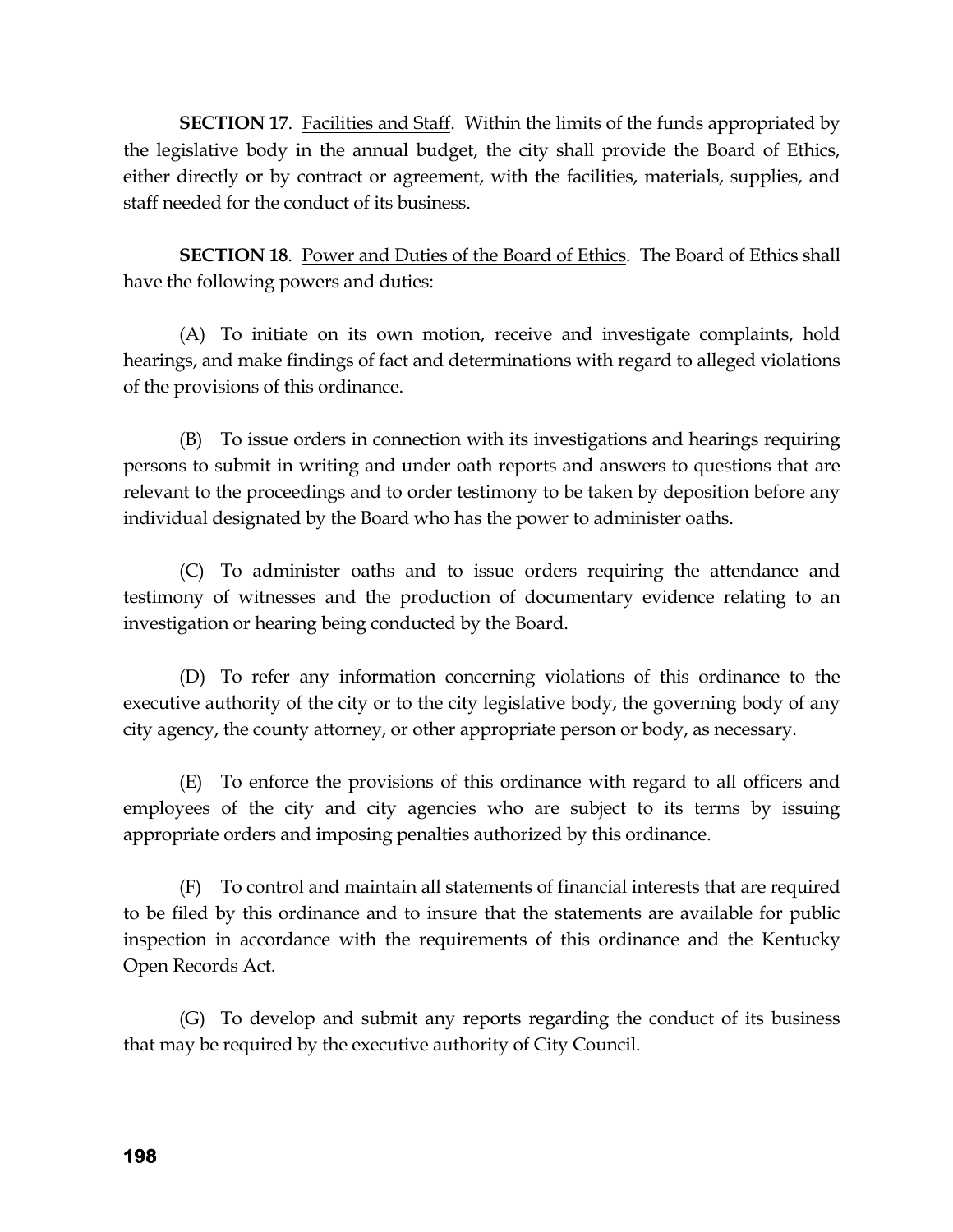(H) To adopt rules and regulations and to take other actions, as necessary, to implement the provisions of this ordinance, provided that the rules, regulations, and actions are not in conflict with the provisions of this ordinance or any state or federal law.

### **SECTION 19.** Filing and Investigation of Complaints.

(A) All complaints alleging any violation of the provisions of this ordinance shall be submitted to the Board of Ethics, or the administrative official designated by the Board of Ethics. All complaints shall be in writing, signed by the complainant, and shall meet any other requirements established by the Board of Ethics. The Board of Ethics shall acknowledge receipt of a complaint to the complainant within ten (10) working days from the date of receipt. The Board shall forward within ten (10) working days to each officer or employee of the city or city agency who is the subject of the complaint a copy of the complaint and a general statement of the applicable provisions of this ordinance.

(B) Within thirty (30) days of the receipt of a proper complaint, the Board of Ethics shall conduct a preliminary inquiry concerning the allegations contained in the complaint. The Board shall afford a person who is the subject of the complaint an opportunity to respond to the allegations in the complaint. The person shall have the right to be represented by counsel, to appear and be heard under oath, and to offer evidence in response to the allegations.

(C) All proceedings and records relating to a preliminary inquiry being conducted by the Board of Ethics shall be confidential until a final determination is made by the Board, except:

(1) The Board may turn over to the Commonwealth's attorney or county attorney evidence which may be used in criminal proceedings.

(2) If the alleged violator publicly discloses the existence of a preliminary inquiry, the Board may publicly confirm the existence of the inquiry.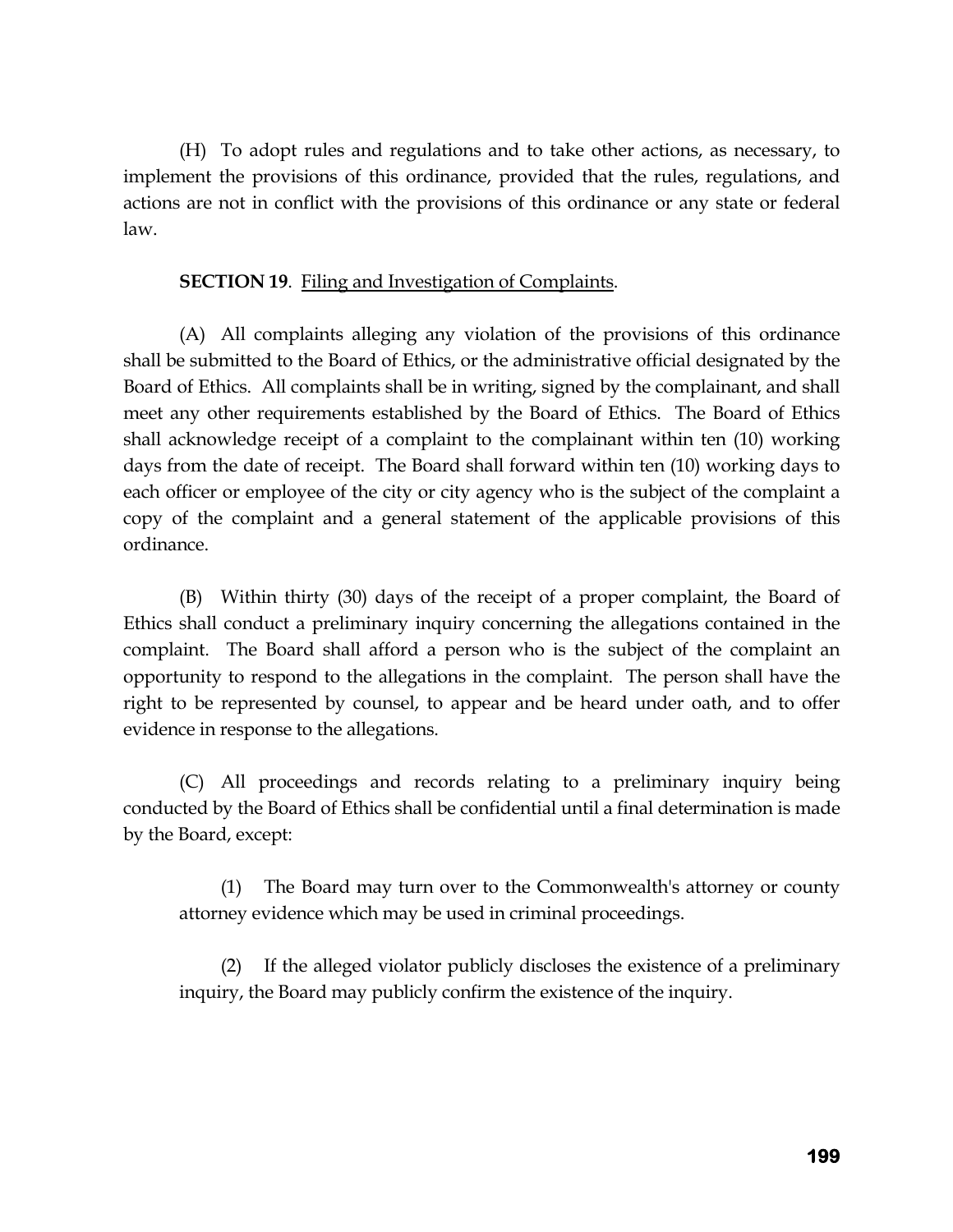(D) The Board shall make a determination based on its preliminary inquiry whether the complaint is within its jurisdiction and, if so, whether it alleges a minimal factual basis to constitute a violation of this ordinance. If the Board concludes that the complaint is outside of its jurisdiction, frivolous or without factual basis, the Board shall immediately terminate the inquiry, reduce the conclusion to writing, and transmit a copy of its decision to the complainant and to all officers or employees against whom the complaint was filed.

(E) If the Board of Ethics concludes, based upon its preliminary inquiry, that the complaint is within its jurisdiction and contains allegations sufficient to establish a minimal factual basis to constitute a violation, the Board shall notify the officer or employee who is the subject of the complaint and may:

(1) Due to mitigating circumstances such as, lack of significant economic advantage or gain by the officer or employee, lack of economic loss to the city and its taxpayers, or lack of significant impact on public confidence in city government issue, in writing, a confidential reprimand to the officer or employee concerning the alleged violation and provide a copy of the confidential reprimand to the executive authority and governing body of the city or city agency.

(2) Proceed with a formal hearing.

(F) Any person who knowingly files with the Board a false complaint alleging a violation of any provision of this ordinance by an officer or employee of the city or any city agency shall be guilty of a Class A misdemeanor.

**SECTION 20.** Notice of Hearings. If the Board of Ethics determines that a hearing regarding allegations contained in the complaint is necessary, the Board shall issue an order setting the matter for a hearing within thirty (30) days of the date the order is issued, unless the alleged violator petitions for and the Board consents to a later date. The order setting the matter for hearing, along with a copy of any pertinent regulations of the Board relating to the hearing shall be sent to the alleged violator within twenty-four (24) hours of the time the order setting a hearing is issued.

**SECTION 21**. Hearing Procedure.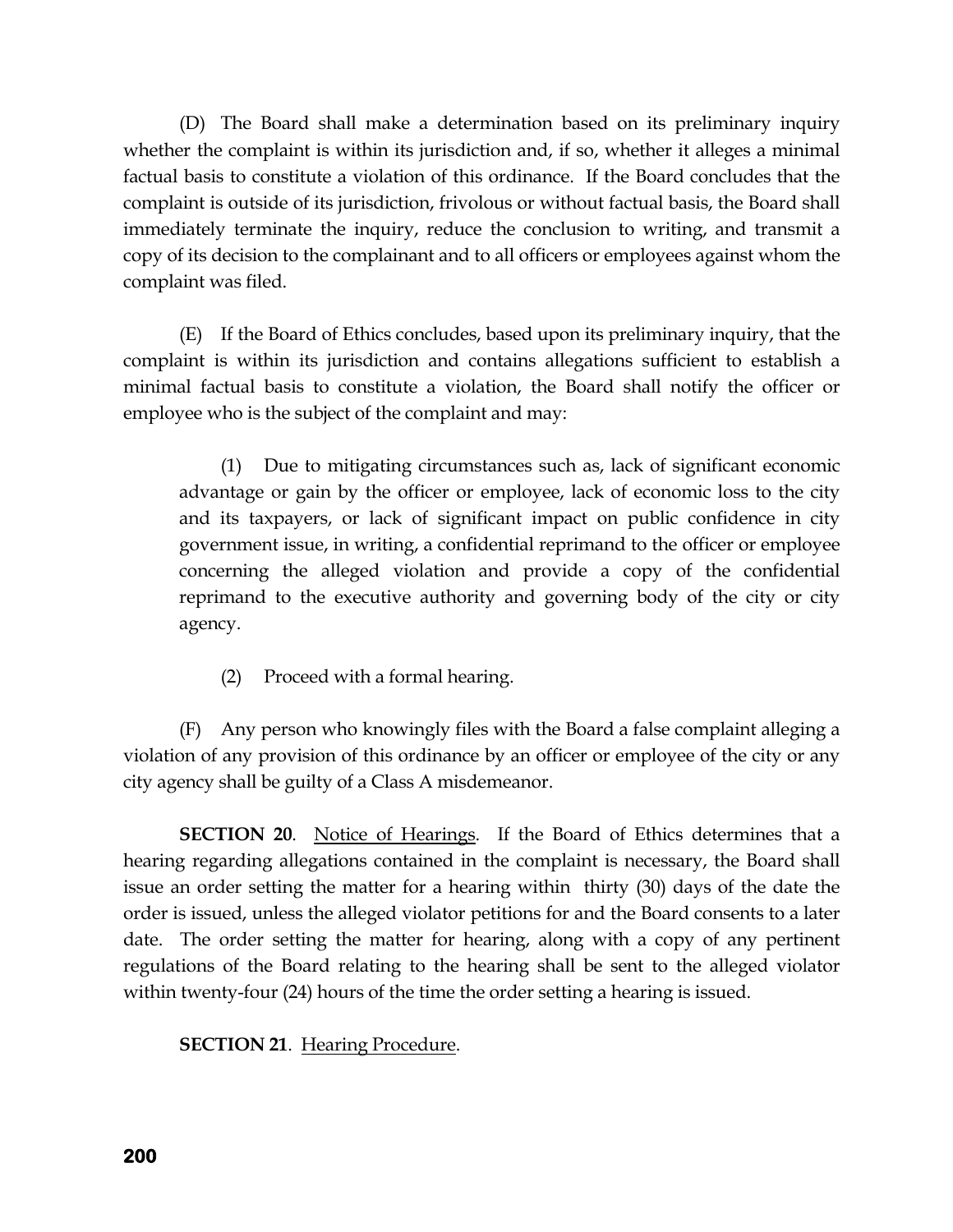(A) The hearings shall be conducted in accordance with this section and in accordance with any additional rules and regulations adopted by the Board so as to afford all parties the full range of due process rights required by the nature of the proceedings.

(B) Prior to the commencement of the hearing, the alleged violator, or his or her representative, shall have a reasonable opportunity to examine all documents and records obtained or prepared by the Board in connection with the matter to be heard.

(C) All testimony in a Board hearing shall be taken under oath, administered by the presiding officer. All parties shall have the right to call and examine witnesses, to introduce exhibits, to cross-examine witnesses, to submit evidence, and to be represented by counsel. All witnesses shall have the right to be represented by counsel.

(D) All hearings of the Board of Ethics shall be public, unless the members vote to go into executive session in accordance with KRS 61.810.

(E) After the conclusion of the hearing, the Board of Ethics shall, as soon as practicable, begin deliberations in executive session for the purpose of reviewing the evidence before it and making a determination whether a violation of this ordinance has been proven. Within thirty (30) days after completion of the hearing, the Board shall issue a written report of its findings and conclusions, and serve same upon the parties and other necessary entities.

(F) If the Board concludes in its report that in consideration of the evidence produced at the hearing there is clear and convincing proof of a violation of this ordinance, the Board may:

(1) Issue an order requiring the violator to cease and desist the violation.

(2) In writing, publicly reprimand the violator for the violations and provide a copy of the reprimand to the executive authority and governing body of the city or city agency with which the violator serves.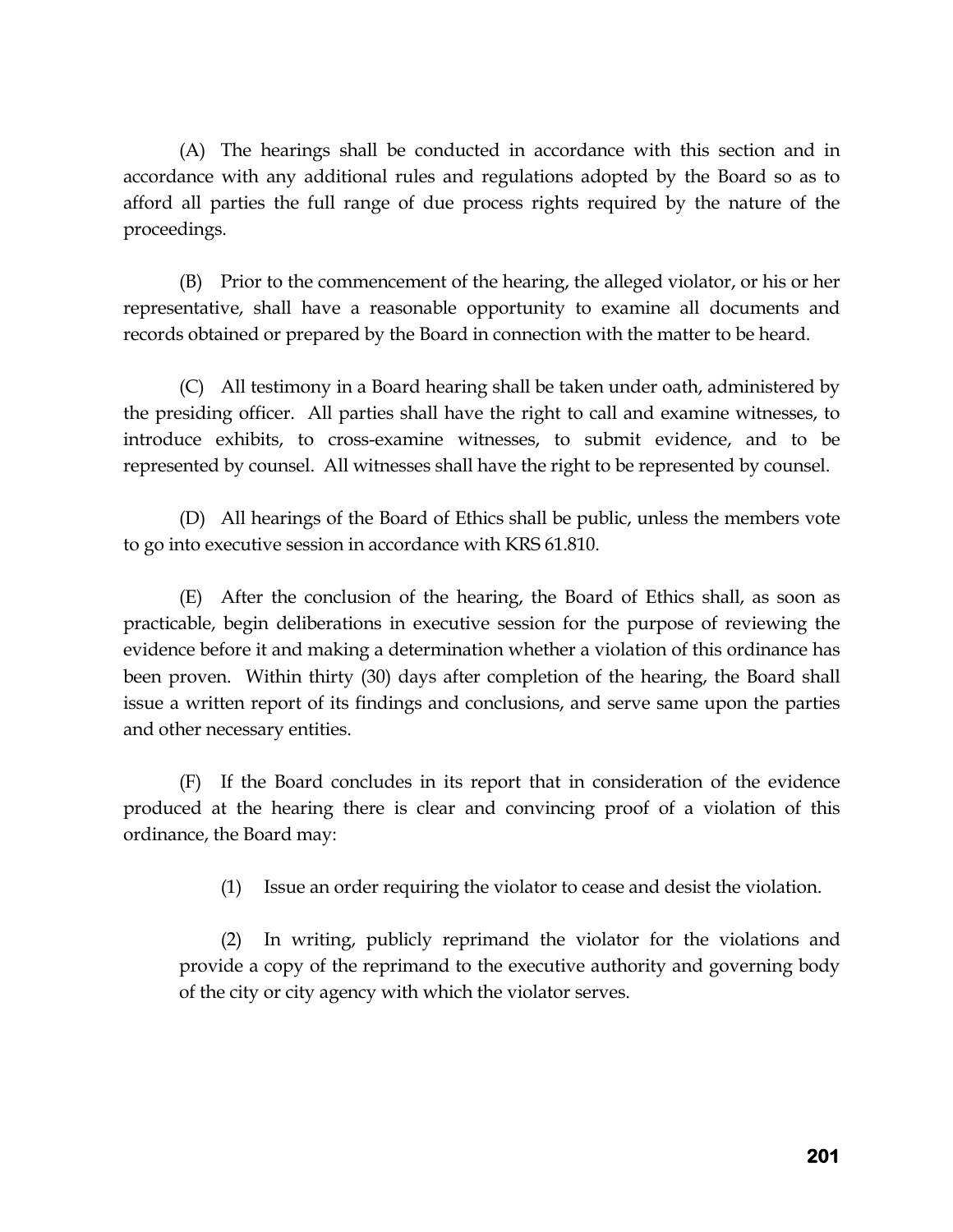(3) In writing, recommend to the executive authority that the violator, being an appointed officer or employee, be sanctioned as recommended by the Board, which may include a recommendation for discipline or dismissal, or removal from office. In writing, recommend to the legislative body that the violator, being an elected official, be sanctioned as recommended by the Board, which may include a recommendation for discipline or dismissal, or removal from office.

(4) Issue an order requiring the violator to pay a civil penalty of not more than \$1,000.

(5) Refer evidence of criminal violations of this ordinance or state laws to the county attorney or commonwealth's attorney of the jurisdiction for prosecution.

**SECTION 22.** Appeals. Any person who is found guilty of a violation of any provision of this ordinance by the Board of Ethics may appeal the finding to the circuit court of the county within thirty (30) days after the date of the final action by the Board of Ethics by filing a petition with the court against the Board. The Board shall transmit to the clerk of the court all evidence considered by the Board at the public hearing.

**SECTION 23**. Limitation of Actions. Except when the period of limitation is otherwise established by state law, an action for a violation of this ordinance must be brought within one hundred-eighty (180) days after the violation is discovered.

#### **SECTION 24**. Reprisals Against Persons Disclosing Violations Prohibited.

(A) No officer or employee of the city or any city agency shall subject to reprisal, or directly or indirectly use, or threaten to use, any official authority or influence in any manner whatsoever which tends to discourage, restrain, deter, prevent, interfere with, coerce, or discriminate against any person who in good faith reports, discloses, divulges, or otherwise brings to the attention of the Board of Ethics or any other agency or official of the city or the Commonwealth any facts or information relative to an actual or suspected violation of this ordinance.

(B) This section shall not be construed as: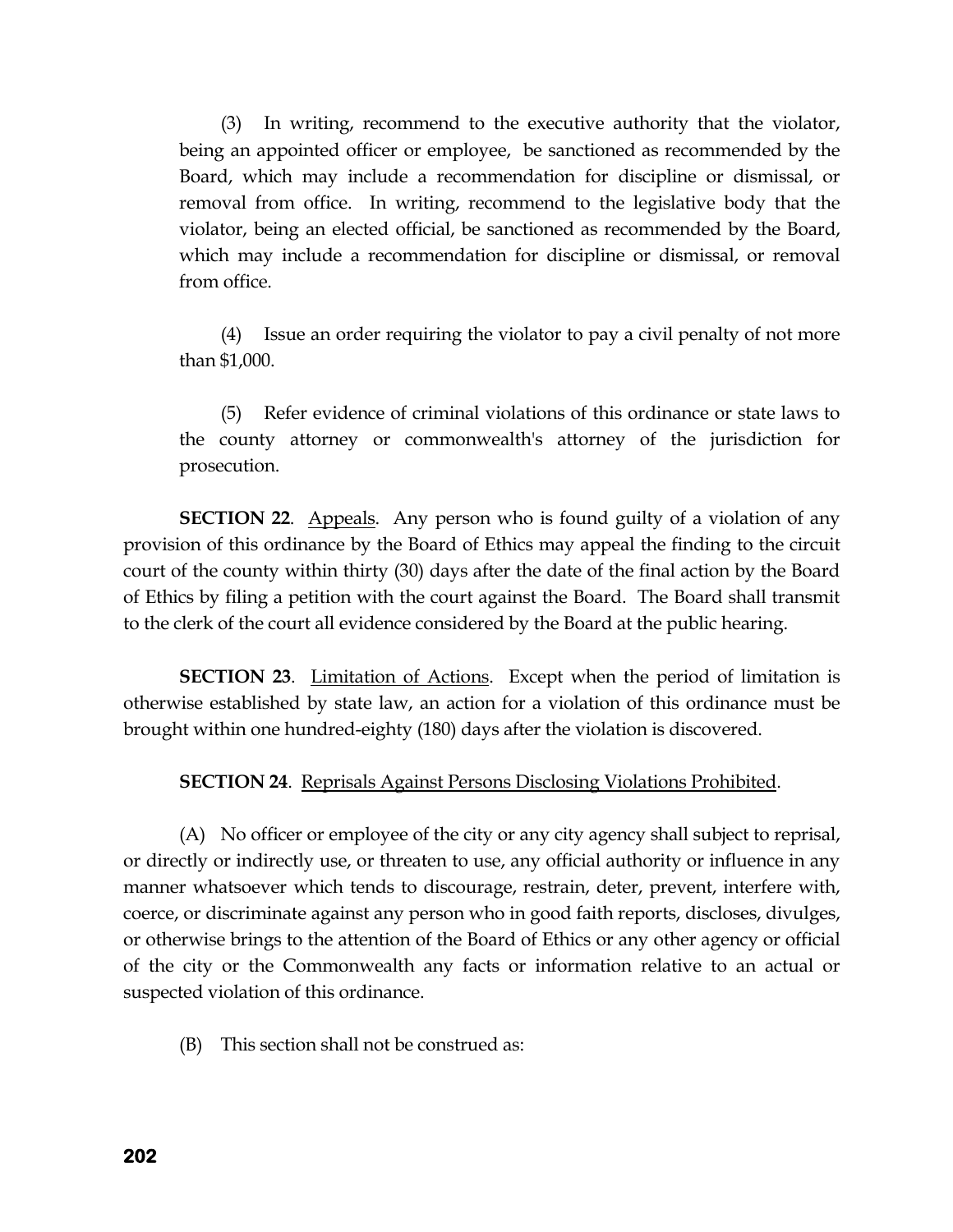(1) Prohibiting disciplinary or punitive action if an officer or employee of the city or any city agency discloses information which he or she knows:

(a) To be false or which he or she discloses with reckless disregard for its truth or falsity.

(b) To be exempt from required disclosure under the provisions of the Kentucky Open Records Act, KRS 61.870 to 61.884.

(c) Is confidential under any other provision of law.

#### **SECTION 25**. Penalties.

(A) Except when another penalty is specifically set forth in this ordinance, any officer or employee of the city or any city agency who is found by the Board of Ethics to have violated any provision of this ordinance shall be deemed guilty of a civil offense and may be subject to a civil fine imposed by the Board of Ethics not to exceed one thousand dollars (\$1,000), which may be recovered by the city in a civil action in the nature of debt if the offender fails to pay the penalty within a prescribed period of time.

(B) In addition to all other penalties which may be imposed under this ordinance, any officer or employee of the city or any city agency who is found by the Board of Ethics to have violated any provision of this ordinance shall forfeit to the city or the city agency an amount equal to the economic benefit or gain which the officer or employee is determined by the Board to have realized as a result of the violation. The amount of any forfeiture may be recovered by the city in a civil action in the nature of debt, if the offender fails to pay the amount of the forfeiture within a prescribed period of time.

(C) In addition to all other penalties which may be imposed under this ordinance, a finding by the Board of Ethics that an officer or employee of the city or any city agency is guilty of a violation of this ordinance shall be sufficient cause for removal, suspension, demotion, or other disciplinary action by the executive authority of the city or city agency, or by any other officer or agency having the power of removal or discipline. Any action to remove or discipline any officer or employee for a violation of